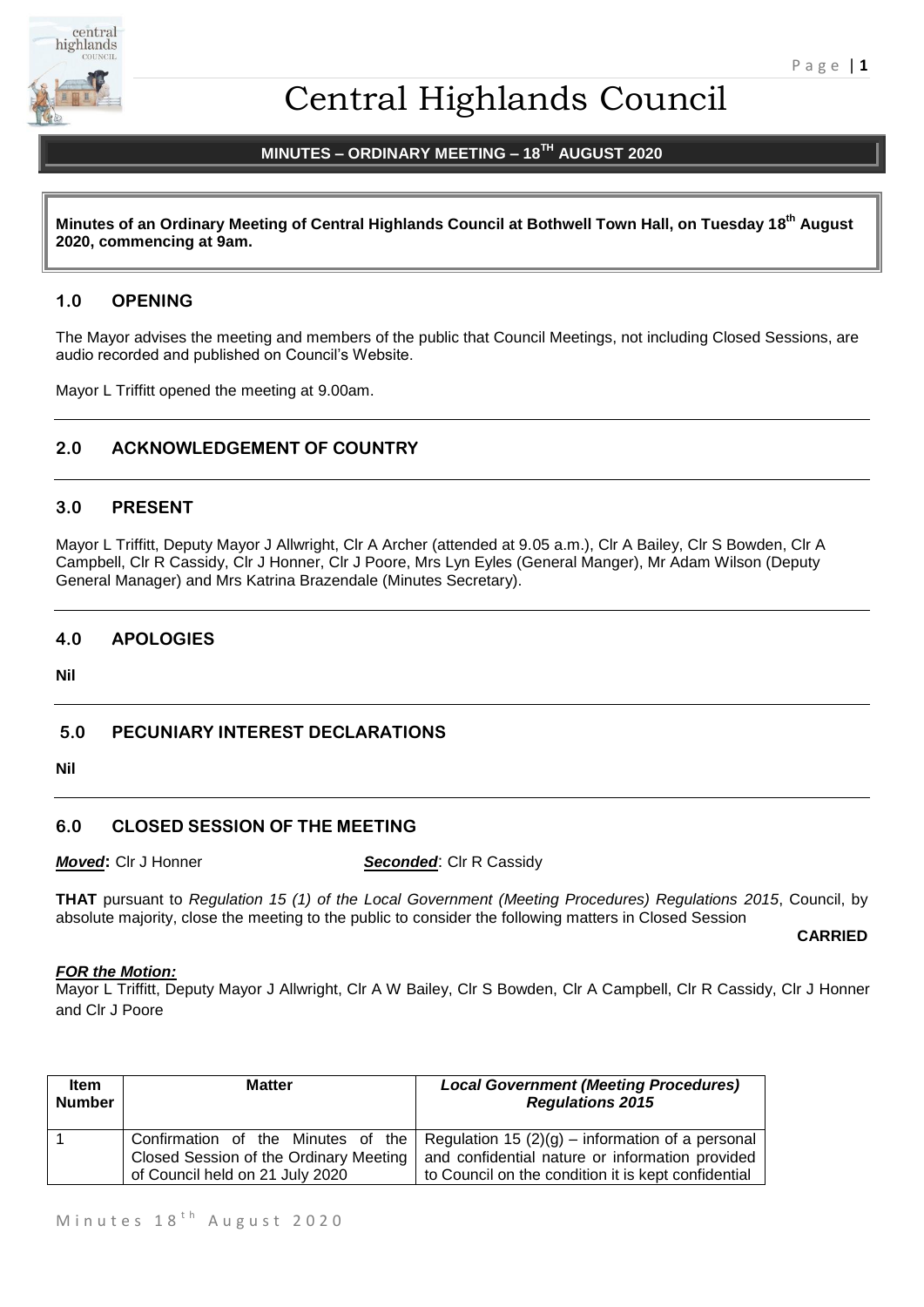| $\mathcal{D}$ | Tenders Road Stabilisation and Seal                      | Regulation 15 $(2)(d)$ – contracts, and tenders,<br>for the supply of goods and services and their<br>terms, conditions, approval and renewal                                                                                                                                                                             |
|---------------|----------------------------------------------------------|---------------------------------------------------------------------------------------------------------------------------------------------------------------------------------------------------------------------------------------------------------------------------------------------------------------------------|
| 3             | Legal Advice                                             | Regulation 15 $(2)(g)$ – information of a personal<br>and confidential nature or information provided<br>to Council on the condition it is kept confidential                                                                                                                                                              |
| 4             | Consideration of Matters for Disclosure<br>to the Public | Regulation 15 (8) - While in a closed meeting,<br>the Council, or Council Committee, is to<br>consider whether any discussions, decisions,<br>reports or documents relating to that closed<br>meeting are to be kept confidential or released<br>to the public, taking into account privacy and<br>confidentiality issues |

*Mrs Katrina Brazendale left the meeting at 9.05 a.m. and Clr A Archer attended the meeting at 9.05 a.m.*

## **6.1 MOTION OUT OF CLOSED SESSION**

*Moved***:** Clr J Honner *Seconded*: Clr R Cassidy

**THAT** the Council:

- (1) Having met and dealt with its business formally move out of the closed session; and
- (2) Resolved to report that it has determined the following:

| Item          | <b>Matter</b>                                                                                                   | <b>Outcome</b>                                                                                                                                                         |
|---------------|-----------------------------------------------------------------------------------------------------------------|------------------------------------------------------------------------------------------------------------------------------------------------------------------------|
| <b>Number</b> |                                                                                                                 |                                                                                                                                                                        |
| 1             | Confirmation of the Minutes of the<br>Closed Session of the Ordinary Meeting<br>of Council held on 21 July 2020 | Minutes of the Closed Session of the Ordinary<br>Meeting of Council held on 21 July 2020 were<br>confirmed                                                             |
| $\mathbf{2}$  | Tenders Road Stabilisation and Seal                                                                             | (a) Council accepted the tender from Andrew<br>Walter Constructions Pty Ltd for Ellendale<br>Road stabilisation and seal; and                                          |
|               |                                                                                                                 | (b) Council accepted the tender from Andrew<br>Walter Constructions Pty Ltd for Flintstone<br>Drive, Arthurs Lake stabilisation and seal north<br>of Dolerite Crescent |
| 3             | Legal Advice                                                                                                    | The advice provided was noted                                                                                                                                          |
| 4             | Consideration of Matters for Disclosure<br>to the Public                                                        | Matters were considered                                                                                                                                                |

#### *FOR the Motion:*

Mayor L Triffitt, Deputy Mayor J Allwright, Clr A Archer, Clr A W Bailey, Clr S Bowden, Clr A Campbell, Clr R Cassidy, Clr J Honner and Clr J Poore.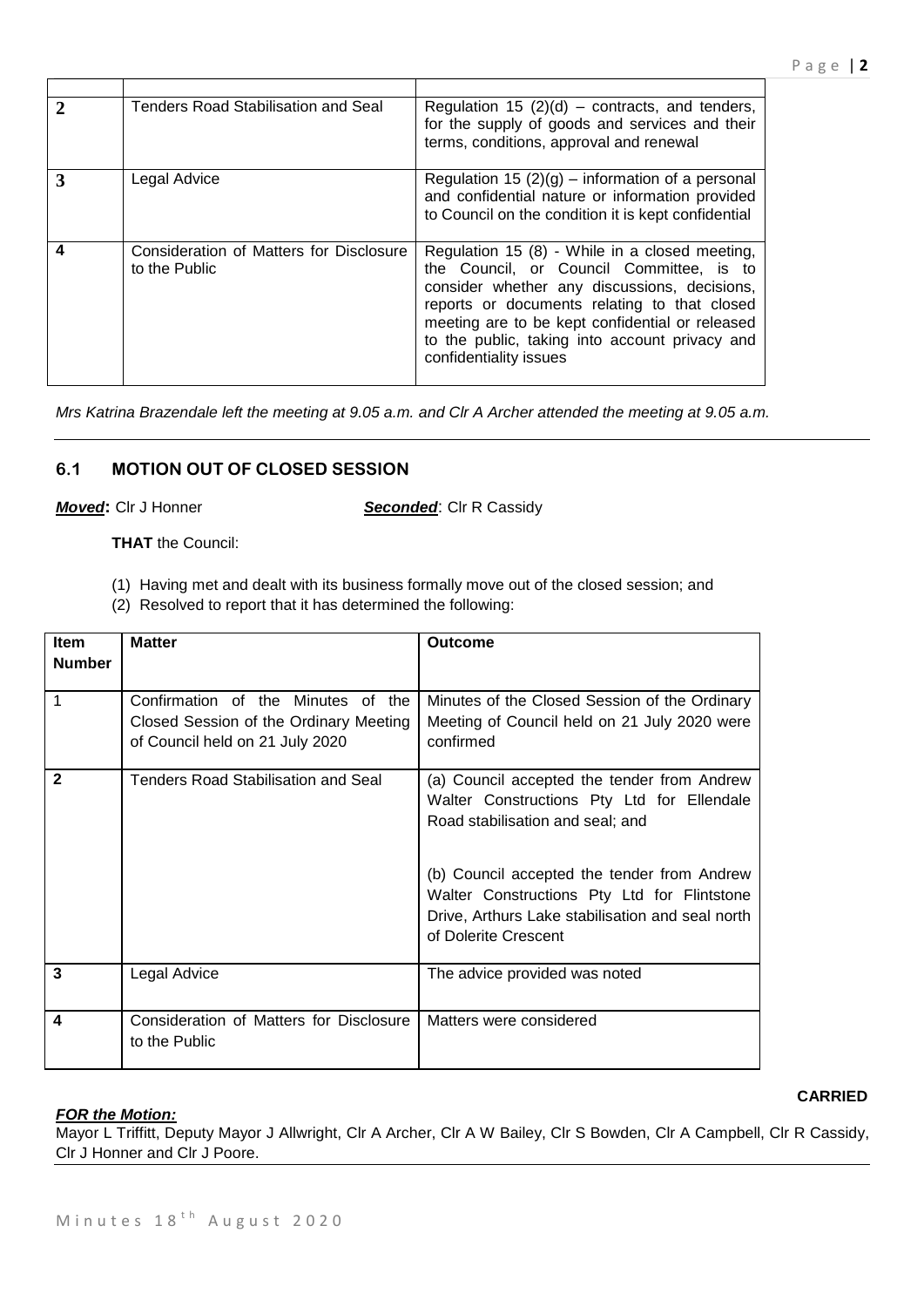## **OPEN MEETING TO PUBLIC**

Due to COVID-19 a limit on the number of public members in the gallery, at any one time will be applied.

Toni Glowacki, Linda Smith-McKinnell, David Meacheam and Wayne Turale attended the meeting with regard to the Great Lake Community Centre report.

## **7.0 DEPUTATIONS**

## **7.1 PUBLIC QUESTION TIME**

## **8.0 MAYORAL COMMITMENTS**

| 14 July 2020   | Meeting - Brian Mitchell MP            |
|----------------|----------------------------------------|
| 14 July 2020   | <b>Telstra Telemeeting</b>             |
| 15 July 2020   | <b>Business of Council</b>             |
| 16 July 2020   | <b>ABC</b> Interview                   |
| 16 July 2020   | <b>Hydro Tas Telemeeting</b>           |
| 16 July 2020   | Meeting with Deputy General Manager    |
| 16 July 2020   | Meeting with Councillor Telemeeting    |
| 17 July 2020   | <b>Business of Council</b>             |
| 18 July 2020   | <b>Business of Council</b>             |
| 20 July 2020   | <b>Business of Council</b>             |
| 21 July 2020   | <b>Ordinary Meeting Council</b>        |
| 21 July 2020   | Performance Review General Manager     |
| 22 July 2020   | <b>LGAT AGM &amp; General Meeting</b>  |
| 22 July 2020   | <b>Business of Council</b>             |
| 22 July 2020   | Rate Payer Meeting                     |
| 23 July 2020   | <b>Business of Council</b>             |
| 24 July 2020   | <b>Business of Council</b>             |
| 25 July 2020   | Ratho Farm Charity Opening             |
| 26 July 2020   | <b>Business of Council</b>             |
| 27 July 2020   | Meeting with Councillor Telephone      |
| 31 July 2020   | Meeting with Ratepayer                 |
| 3 August 2020  | Meeting with General Manager           |
| 5 August 2020  | Meeting - Minister Jaensch             |
| 6 August 2020  | <b>Business of Council</b>             |
| 7 August 2020  | <b>Business of Council</b>             |
| 8 August 2020  | <b>Business of Council</b>             |
| 10 August 2020 | Opening Tenders at the Hamilton Office |
| 10 August 2020 | ABC Mayors Monday Interview            |
| 10 August 2020 | <b>STCA Meeting via Teams</b>          |
| 11 August 2020 | <b>Planning Workshop</b>               |
| 12 August 2020 | Meeting with a Councillor              |

## **8.1 COUNCILLOR COMMITMENTS**

#### *Clr A Campbell*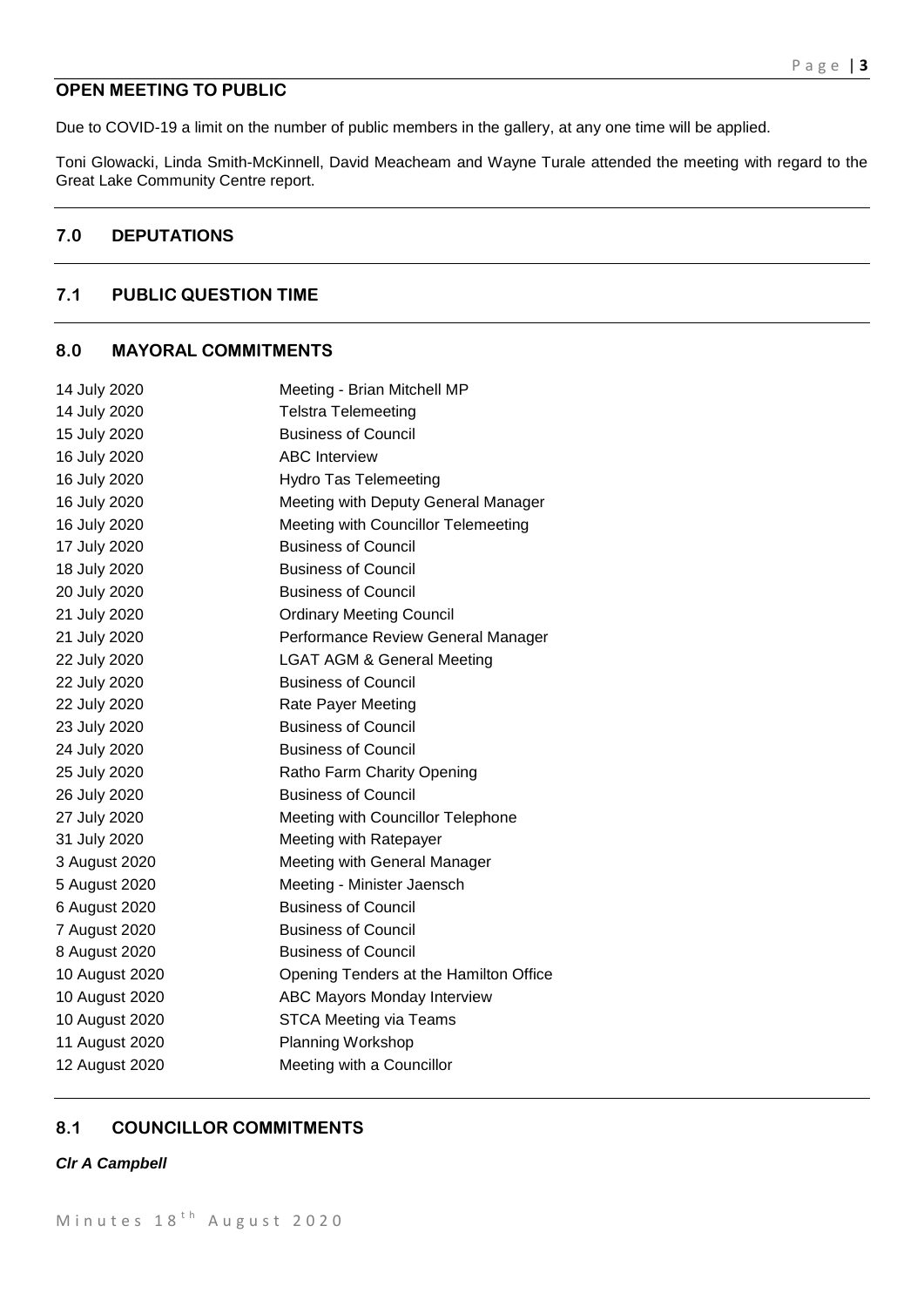| 21 July 2020          | <b>Ordinary Meeting Council</b>                        |
|-----------------------|--------------------------------------------------------|
| 29 July 2020          | <b>Highlands Healthy Connect Working Group Meeting</b> |
| 11 August 2020        | <b>Planning Workshop</b>                               |
| <b>CIr J Honner</b>   |                                                        |
| 21 July 2020          | <b>Ordinary Meeting Council</b>                        |
| 7 August 2020         | Ratepayer inquiry                                      |
| 11 August 2020        | <b>Planning Workshop</b>                               |
| <b>CIr A W Bailey</b> |                                                        |
| 21 July 2020          | <b>Ordinary Meeting Council</b>                        |
| 27 July 2020          | Discussions with Mayor                                 |
| 31 July 2020          | Discussions with Acting Works manager                  |
| 11 August 2020        | Planning Workshop                                      |
| 12 August 2020        | Discussions with Mayor                                 |
| 12 August 2020        | Discussions with Acting Works Manager                  |

## **STATUS REPORT COUNCILLORS**

| Item No. | <b>Meeting Date</b> | Agenda Item | <b>Task</b>                                                    | <b>Councillor Responsible</b> | <b>Current Status</b>                                                                | <b>Completed Date</b> |
|----------|---------------------|-------------|----------------------------------------------------------------|-------------------------------|--------------------------------------------------------------------------------------|-----------------------|
|          |                     |             | Derwent Catchment Project - Strategic Plan for the             |                               | On going to provide Council with updates each Council                                |                       |
|          | 18-Feb-20           |             | 12.1 development of Agriculture and Tourism                    | Deputy Mayor Allwright        | meeting                                                                              |                       |
|          |                     |             |                                                                |                               | On going to provide Council with updates each Council                                |                       |
|          | 18-Feb-20           |             | 16.3 AFLT Statewide Facilities Plan                            | Deputy Mayor Allwright        | meeting                                                                              |                       |
|          |                     |             |                                                                |                               | Mayor Triffitt, CIr Campbell & On going to provide Council with updates each Council |                       |
|          | 18-Feb-20           |             | 16.5 Cattle Hill Wind Farm Community Fund Committee Cir Honner |                               | meeting                                                                              |                       |

## **8.2 GENERAL MANAGER'S COMMITMENTS**

| 21 July 2020   | <b>Ordinary Council Meeting</b>       |
|----------------|---------------------------------------|
| 22 July 2020   | <b>LGAT AGM &amp; General Meeting</b> |
| 23 July 2020   | Meeting Izaak de Winter               |
| 3 August 2020  | Zoom Meeting Dixie Emmerton           |
| 3 August 2020  | Meeting Mayor and Damian Bester       |
| 10 August 2020 | <b>STCA Meeting via Teams</b>         |
| 11 August 2020 | <b>Planning Workshop</b>              |
|                |                                       |

## **8.2 DEPUTY GENERAL MANAGER'S COMMITMENTS**

| 21 July 2020   | <b>Ordinary Council Meeting</b>                            |
|----------------|------------------------------------------------------------|
| 22 July 2020   | Meeting with Mr Winter Chartered Accountant                |
| 23 July 2020   | MAV Insurance Online Contractor Risk Management Workshop   |
| 23 July 2020   | LGAT Health & Wellbeing Project Advisory Group             |
| 23 July 2020   | Meeting with Mr Winter Chartered Accountant                |
| 28 July 2020   | Southern Region Social Recovery Committee Meeting          |
| 30 July 2020   | Farewell - Ron Sanderson, Brighton Council General Manager |
| 31 July 2020   | Meeting with Telstra                                       |
| 11 August 2020 | Southern Region Social Recovery Committee Meeting          |
| 12 August 2020 | Northern Local Government Safety Group Meeting             |

*Mr Graham Rogers (Manager Development Services) attended the meeting at 10.02 a.m.*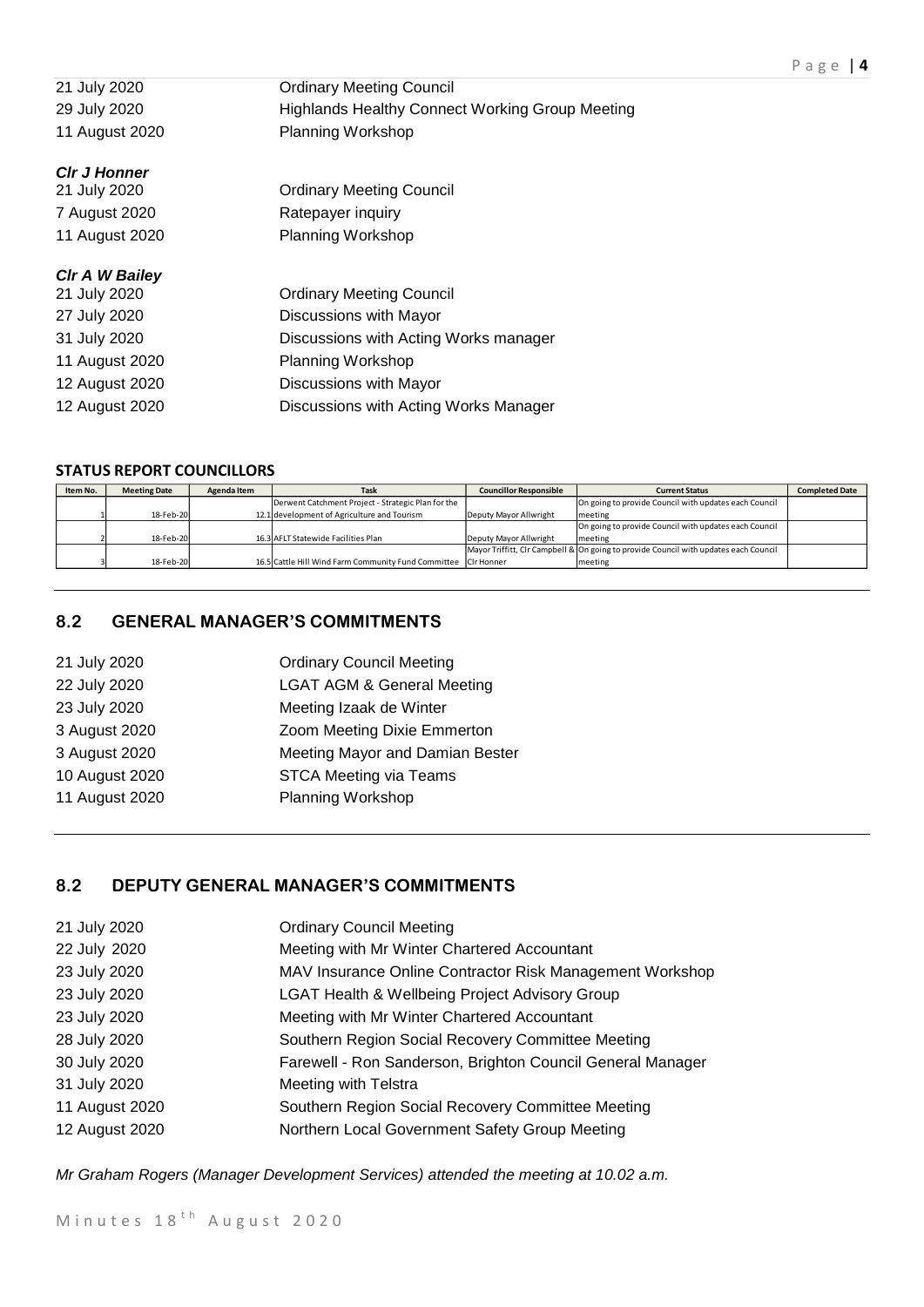## **9.0 NOTIFICATION OF COUNCIL WORKSHOPS HELD**

Planning Workshop held on 11<sup>th</sup> August 2020

#### **9.1 FUTURE WORKSHOPS**

Workshop re proposed By Law –  $8^{th}$  September 2020 (Tuesday) 10.30 a.m. being held at the Bothwell Hall

## **10.0 MAYORAL ANNOUNCEMENTS**

#### **11.0 MINUTES**

#### **11.1 RECEIVAL DRAFT MINUTES ORDINARY MEETING**

*Moved:* Clr J Honner *Seconded:* Clr A W Bailey

**THAT** the Draft Minutes of the Open Council Meeting of Council held on Tuesday 21<sup>st</sup> July 2020 be received. **CARRIED**

#### *FOR the Motion:*

Mayor L Triffitt, Deputy Mayor J Allwright, Clr A Archer, Clr A W Bailey, Clr S Bowden, Clr A Campbell, Clr R Cassidy, Clr J Honner and Clr J Poore

#### **11.2 CONFIRMATION OF MINUTES ORDINARY MEETING**

*Moved:* Clr R Cassidy *Seconded:* Clr J Honner

**THAT** the Minutes of the Open Council Meeting of Council held on Tuesday 21<sup>st</sup> July 2020 be confirmed.

#### *FOR the Motion:*

Mayor L Triffitt, Deputy Mayor J Allwright, Clr A Archer, Clr A W Bailey, Clr S Bowden, Clr A Campbell, Clr R Cassidy, Clr J Honner and Clr J Poore

## **12.0 BUSINESS ARISING**

- 15.1 Correspondence sent by Development & Environmental Services Manager
- 15.2 Correspondence sent by Development & Environmental Services Manager
- 16.1 Correspondence sent by Acting Works and Service Manager
- 16.2 Correspondence sent by Acting Works and Service Manager
- 16.3 Correspondence sent by Acting Works and Service Manager
- 16.4 Correspondence sent by General Manager
- 17.2 Correspondence sent by General Manager
- 17.3 Correspondence sent by Deputy General Manager
- 17.4 Correspondence sent by Deputy General Manager
- 17.5 Council policy on council website
- 17.6 Council policy on council website
- 17.7 Council policy on council website
- 17.8 Council policy on council website
- 17.9 Council policy on council website
- 17.10 Correspondence sent by Deputy General Manager
- 17.11 Correspondence sent by Deputy General Manager<br>17.12 Correspondence sent by Deputy General Manager
- Correspondence sent by Deputy General Manager
- 17.13 Correspondence sent by General Manager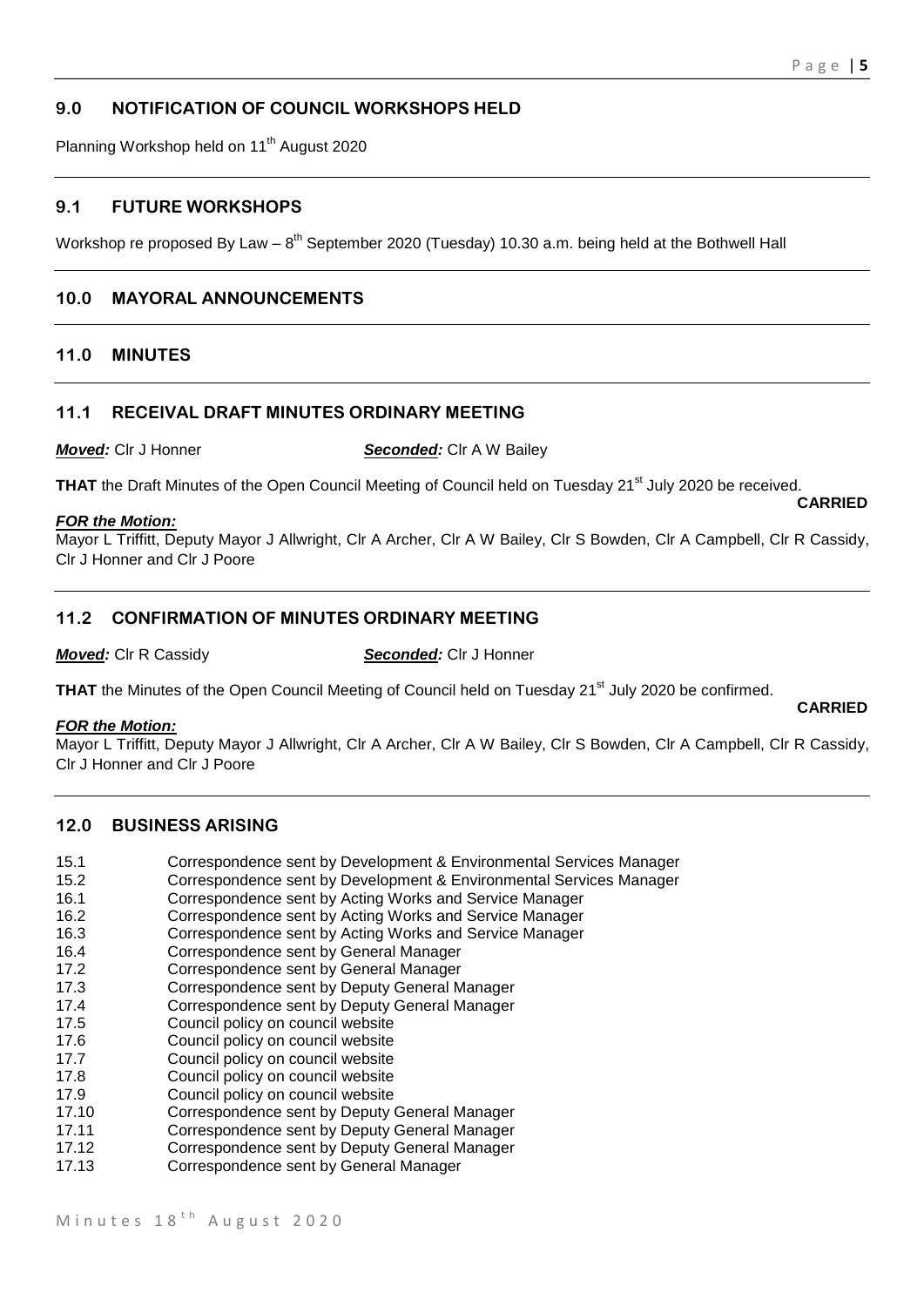- 17.14 Correspondence sent by Deputy General Manager
- 17.15 Correspondence sent by General Manager
- 17.16 Correspondence sent by General Manager
- 17.17 Correspondence sent by General Manager
- 17.18 Correspondence sent by General Manager

#### **13.0 DERWENT CATCHMENT PROJECT REPORT**

*Moved:* Clr A Campbell *Seconded:* Clr J Poore

**THAT** the Derwent Catchment Project report be received.

#### *FOR the Motion:*

Mayor L Triffitt, Deputy Mayor J Allwright, Clr A Archer, Clr A W Bailey, Clr S Bowden, Clr A Campbell, Clr R Cassidy, Clr J Honner and Clr J Poore

## **14.0 FINANCE REPORT**

**Moved:** Clr J Poore **Seconded:** Clr J Honner

**THAT** the Finance Reports be received.

#### *FOR the Motion:*

Mayor L Triffitt, Deputy Mayor J Allwright, Clr A Archer, Clr A W Bailey, Clr S Bowden, Clr A Campbell, Clr R Cassidy, Clr J Honner and Clr J Poore

## **15.0 DEVELOPMENT & ENVIRONMENTAL SERVICES**

**Moved:** Clr J Honner **Seconded:** Deputy Mayor J Allwright

**THAT** the Development & Environmental Services Report be received.

#### *FOR the Motion:*

Mayor L Triffitt, Deputy Mayor J Allwright, Clr A Archer, Clr A W Bailey, Clr S Bowden, Clr A Campbell, Clr R Cassidy, Clr J Honner and Clr J Poore

## **15.1 DA2020/21 SUBDIVISION – REORGANISATION OF BOUNDARIES 652 ELLENDALE ROAD, ELLENDALE**

**THAT** Council In accordance with section 57 of the Land Use Planning and Approvals Act 1993 the Planning Authority Approve the Development Application DA2020/21 for subdivision (reorganisation of boundaries) at 652 Ellendale Road, Ellendale, subject to conditions in accordance with the Recommendation.

**Moved:** Deputy Mayor J Allwright **Seconded:** Clr J Poore

The proposal is assessed to substantially comply with the requirements of the Central Highlands Interim Planning Scheme 2015 and so in accordance with section 57 of the Land Use Planning and Approvals Act 1993, the Planning Authority is recommended to approve the application for DA2020/21 for subdivision (reorganisation of boundaries) at 652 Ellendale Road, Ellendale, subject to the conditions below.

## **Recommended Conditions**

General

#### **CARRIED**

#### **CARRIED**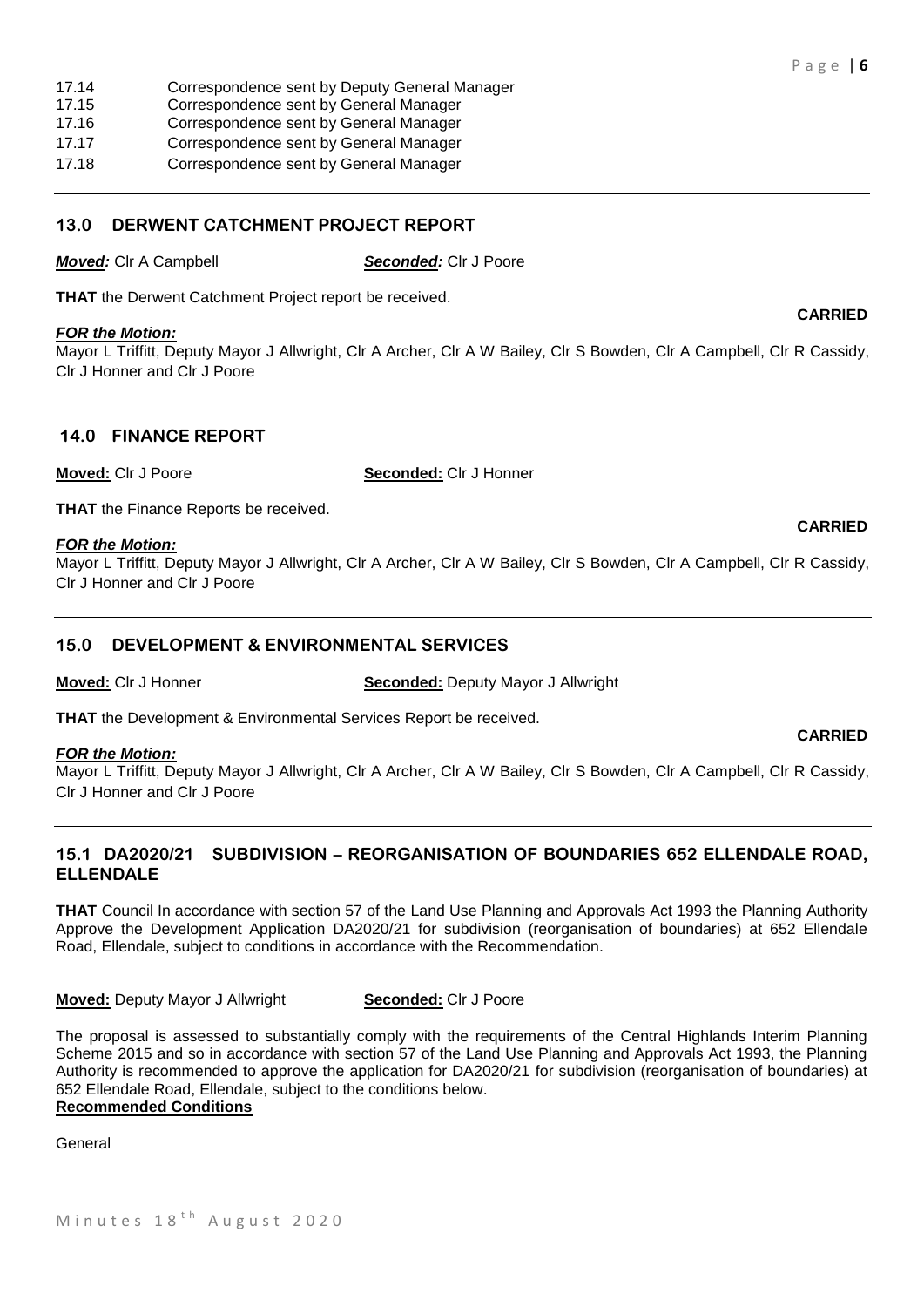- 1) The subdivision layout or development must be carried out substantially in accordance with the application for planning approval, the endorsed drawings and with the conditions of this permit and must not be altered or extended without the further written approval of Council.
- 2) This permit shall not take effect and must not be acted on until 15 days after the date of receipt of this permit unless, as the applicant and the only person with a right of appeal, you notify Council in writing that you propose to commence the use or development before this date, in accordance with Section 53 of the Land Use Planning and Approvals Act 1993.

#### **Easements**

3) Easements must be created over all drains, pipelines, wayleaves and services in accordance with the requirements of the Council's Municipal Engineer. The cost of locating and creating the easements shall be at the subdivider's full cost.

#### Covenants

4) Covenants or other similar restrictive controls that conflict with any provisions or seek to prohibit any use provided within the planning scheme must not be included or otherwise imposed on the titles to the lots created by this permit, either by transfer, inclusion of such covenants in a Schedule of Easements or registration of any instrument creating such covenants with the Recorder of Titles, unless such covenants or controls are expressly authorised by the terms of this permit or the consent in writing of the Council's General Manager.

#### Services

5) The Subdivider must pay the cost of any alterations and/or reinstatement to existing services, Council infrastructure or private property incurred as a result of the proposed subdivision works. Any work required is to be specified or undertaken by the authority concerned.

#### Access

6) A vehicle access must be provided from the road carriageway to each lot. Accesses must be located and constructed in accordance with the IPWE Aust. (Tasmania Division) standard drawings, the approved Bushfire Hazard management Report and to the satisfaction of Council's General Manager.

#### Final plan

- 7) A final approved plan of survey and schedule of easements as necessary, together with one copy, must be submitted to Council for sealing. The final approved plan of survey must be substantially the same as the endorsed plan of subdivision and must be prepared in accordance with the requirements of the Recorder of Titles.
- 8) A fee of \$245.00, or as otherwise determined in accordance with Council's adopted fee schedule, must be paid to Council for the sealing of the final approved plan of survey.
- 9) All conditions of this permit, including either the completion of all works and maintenance or payment of security in accordance with this permit, must be satisfied before the Council seals the final plan of survey for each stage.
- 10) It is the subdivider's responsibility to notify Council in writing that the conditions of the permit have been satisfied and to arrange any required inspections.

#### **The following advice applies to this permit:**

- a) This permit does not imply that any other approval required under any other legislation has been granted.
- b) This planning approval shall lapse at the expiration of two (2) years from the date of the commencement of planning approval if the development for which the approval was given has not been substantially commenced. Where a planning approval for a development has lapsed, an application for renewal of a planning approval for that development shall be treated as a new application.

#### **CARRIED**

#### *FOR the Motion:*

Mayor L Triffitt, Deputy Mayor J Allwright, Clr A Archer, Clr A W Bailey, Clr S Bowden, Clr A Campbell, Clr R Cassidy, Clr J Honner and Clr J Poore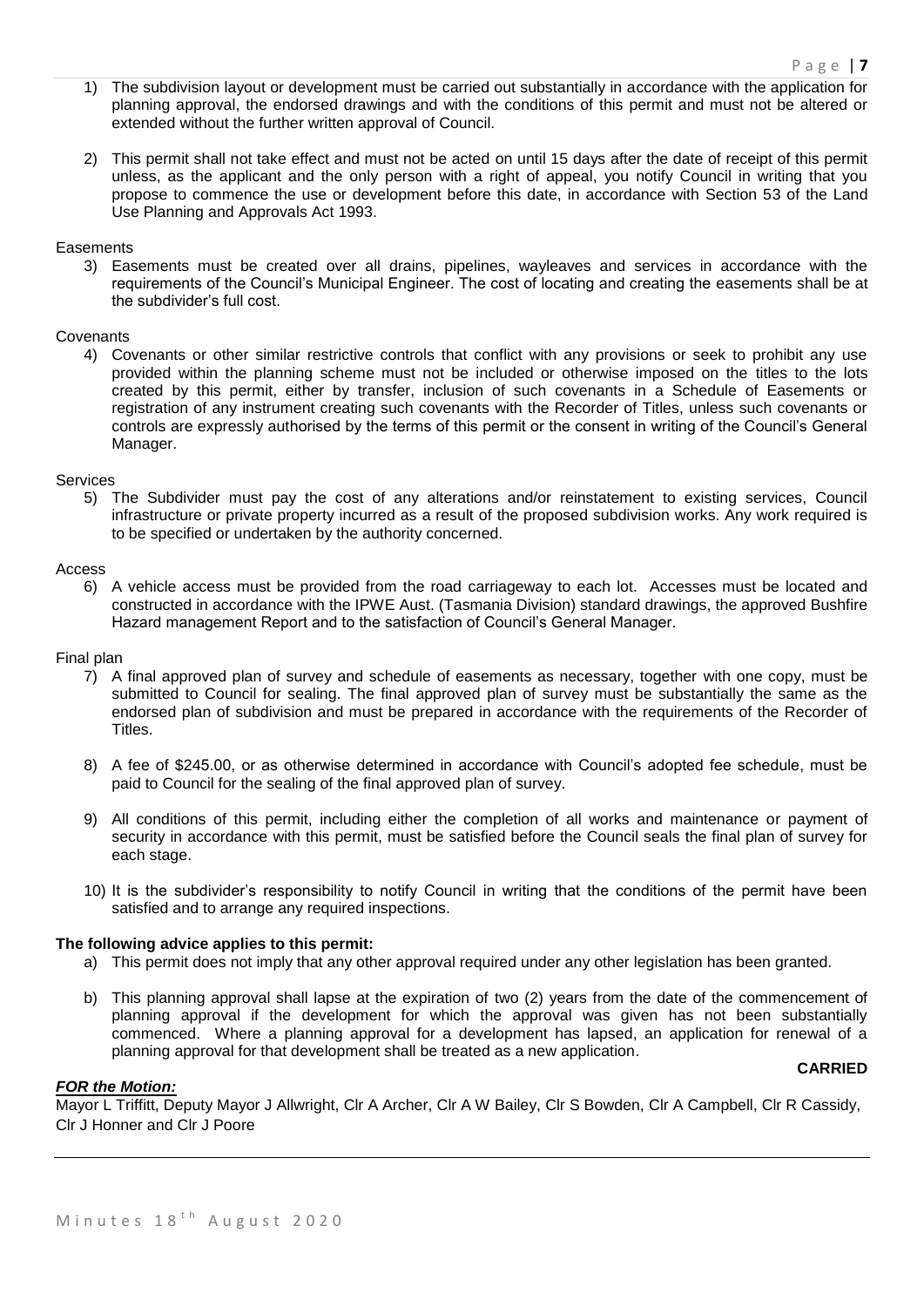## **15.2 GREAT LAKE COMMUNITY CENTRE PROPOSAL**

#### **Moved:** Clr A Archer **Seconded:** Clr R Cassidy

**THAT** Council provide a letter of support to the Great Lake Community Centre for the grant application.

#### *FOR the Motion:*

Mayor L Triffitt, Deputy Mayor J Allwright, Clr A Archer, Clr A W Bailey, Clr S Bowden, Clr A Campbell, Clr R Cassidy, Clr J Honner and Clr J Poore

Toni Glowacki, Linda Smith-McKinnell, David Meacheam and Wayne Turale left the meeting at 10.34 a.m.

## **15.3 DA 2010/19 – CATTLE HILL WIND FARM PROGRESS UPATE COMMENCEMENT OF OPERATIONS**

**Noted**

## **15.4 GENERAL BY LAW**

**Moved:** Clr J Poore **Seconded:** Clr J Honner

**THAT** Council proceed with General By-Law workshop to be held on the 8<sup>th</sup> September 2020.

#### *FOR the Motion:*

Mayor L Triffitt, Deputy Mayor J Allwright, Clr A Archer, Clr A W Bailey, Clr S Bowden, Clr A Campbell, Clr R Cassidy, Clr J Honner and Clr J Poore

*Mr Barry Harback (Acting Works & Services Manager) attended the meeting at 10.43 a.m.*

## **15.5 REVIEW OF DOG MANAGEMENT POLICY**

#### **Moved:** Clr A Campbell **Seconded:** Clr R Cassidy

**THAT** all comments on the Dog Management Policy be forwarded to the Manager Development and Environmental Services by Friday 4<sup>th</sup> September 2020.

#### *FOR the Motion:*

Mayor L Triffitt, Deputy Mayor J Allwright, Clr A Archer, Clr A W Bailey, Clr S Bowden, Clr A Campbell, Clr R Cassidy, Clr J Honner and Clr J Poore

#### **15.6 DES BRIEFING REPORT**

#### **PLANNING PERMITS ISSUED UNDER DELEGATION**

The following planning permits have been issued under delegation during the past month.

#### **NO PERMIT REQUIRED**

| DA NO.       | <b>APPLICANT</b>       | <b>LOCATION</b>       | <b>PROPOSAL</b>               |
|--------------|------------------------|-----------------------|-------------------------------|
| 2020 / 00047 | Design To Live Pty Ltd | 53 Dolerite Crescent, | Dwelling, Carport & Boat Shed |
|              |                        | Flintstone            |                               |
|              |                        |                       |                               |

#### **CARRIED**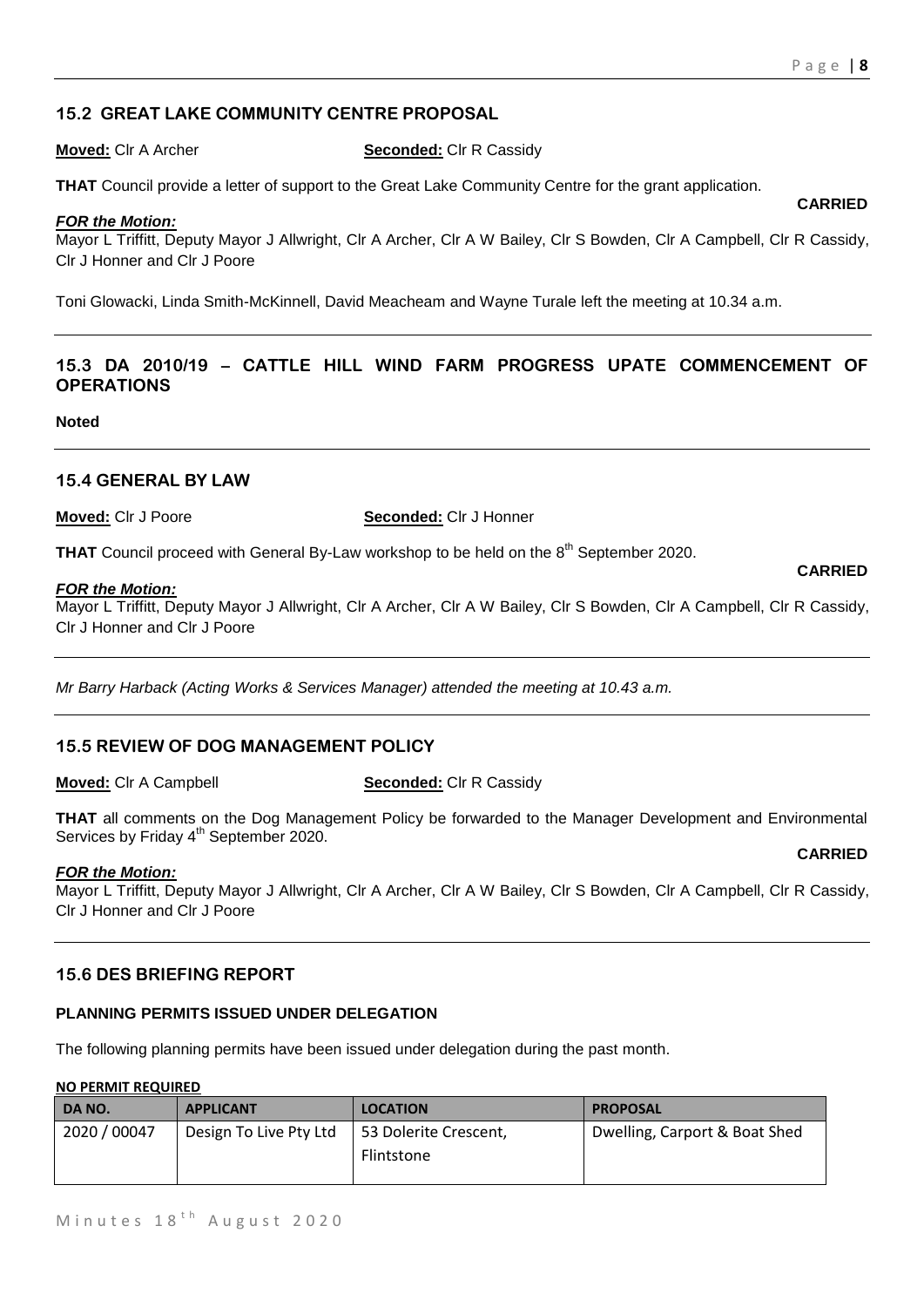| 2020 / 00048 | Katree Designs    | 11 Ruby Road, Miena                 | <b>Dwelling</b> |
|--------------|-------------------|-------------------------------------|-----------------|
| 2020 / 00049 | DE & S J Marshall | 81 Wilburville Road,<br>Wilburville | Outbuilding     |

#### **PERMITTED**

| DA NO.       | <b>APPLICANT</b> | <b>LOCATION</b>            | <b>PROPOSAL</b> |
|--------------|------------------|----------------------------|-----------------|
| 2020 / 00035 | J A Branch       | 5 Michael Street, Bothwell | Outbuilding     |

#### **DISCRETIONARY**

| DA NO.       | <b>APPLICANT</b>            | <b>LOCATION</b>         | <b>PROPOSAL</b>                |
|--------------|-----------------------------|-------------------------|--------------------------------|
| 2020 / 00034 | S Greenwood                 | 34 Johnsons Road, Miena | Dwelling and Outbuilding       |
| 2020 / 00033 | <b>Smeekes Drafting Pty</b> | 644 Lower Marshes Road, | Resource Processing (Change of |
|              | Ltd                         | Apsley                  | Use - Farm Shed to Distillery) |

*Mr Graham Rogers (Manager Development Services) left the meeting at 10.47 a.m.*

#### **16.0 WORKS & SERVICES**

**Moved:** Clr J Honner **Seconded:** Clr A W Bailey

**THAT** the Works & Services Report be received.

#### *FOR the Motion:*

Mayor L Triffitt, Deputy Mayor J Allwright, Clr A Archer, Clr A W Bailey, Clr S Bowden, Clr A Campbell, Clr R Cassidy, Clr J Honner and Clr J Poore

**Moved:** Clr J Poore **Seconded:** Clr R Cassidy

**THAT** Council review the snow grading policy.

## *FOR the Motion:*

Mayor L Triffitt, Deputy Mayor J Allwright, Clr A Archer, Clr A W Bailey, Clr S Bowden, Clr A Campbell, Clr R Cassidy, Clr J Honner and Clr J Poore

## **16.1 REYNOLDS NECK ROAD AND CRAMPS BAY ROAD**

**Moved:** Clr A W Bailey **Seconded:** Clr R Cassidy

**THAT** Council write a letter to the concerned rate payers and advise that Council will be re-sheeting the roads during the summer period.

#### *FOR the Motion:*

Mayor L Triffitt, Deputy Mayor J Allwright, Clr A Archer, Clr A W Bailey, Clr S Bowden, Clr A Campbell, Clr R Cassidy, Clr J Honner and Clr J Poore

**CARRIED**

#### **CARRIED**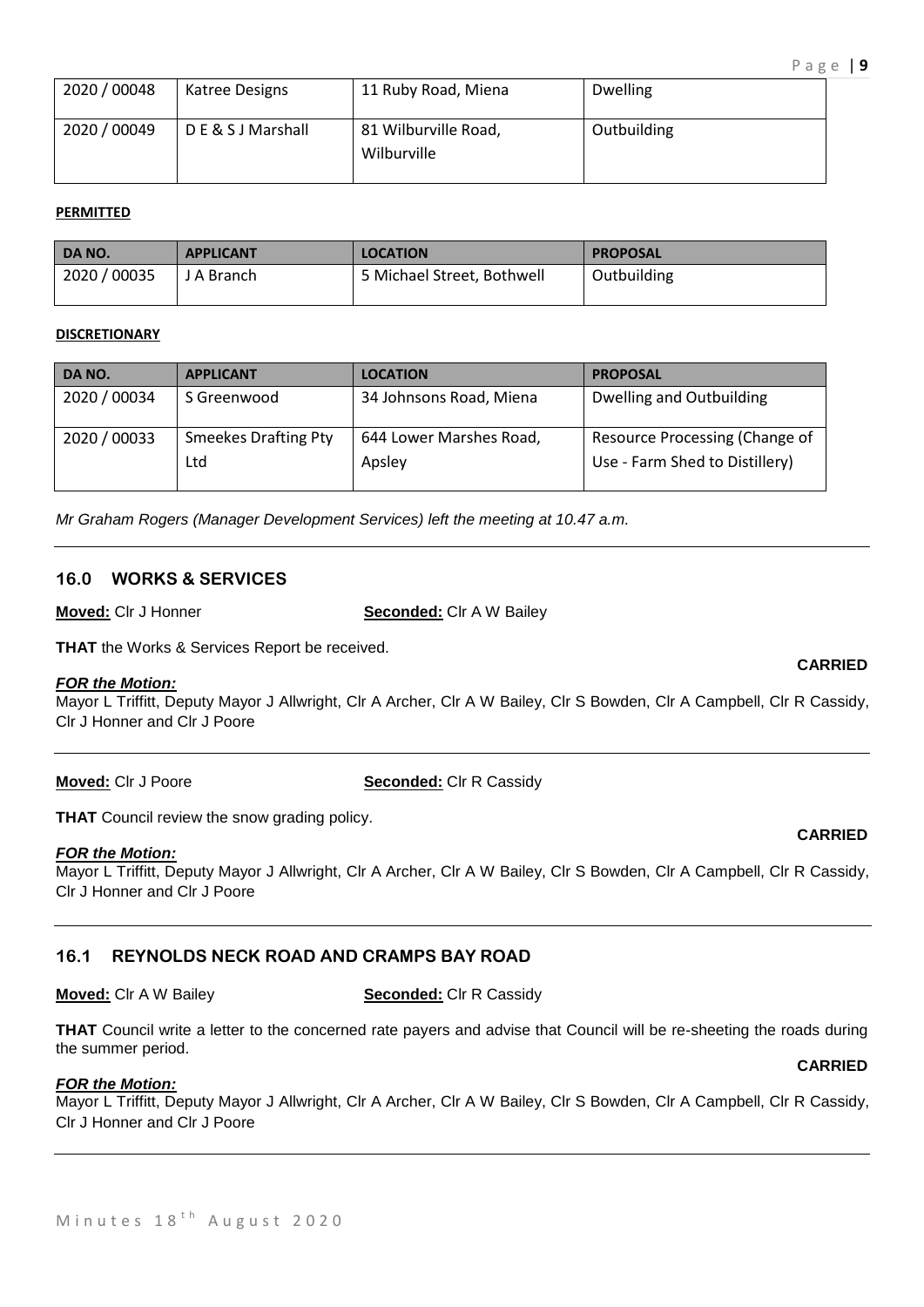## **16.2 FRANKLIN PLACE FOOTPATH HAMILTON**

**Moved:** Clr A Archer **Seconded:** Clr A W Bailey

**THAT** Council write to Mr Zantuck and advise the following

- make immediate repairs to the section of the footpath
- formal wheelchair access is unavailable due to legislative requirements
- Council will consider footpaths in all areas, in the next budget discussions for 2021/2022.

#### *FOR the Motion:*

Mayor L Triffitt, Deputy Mayor J Allwright, Clr A Archer, Clr A W Bailey, Clr S Bowden, Clr A Campbell, Clr R Cassidy, Clr J Honner and Clr J Poore

## **16.3 MCGUIRES MARSH ROAD**

**Moved:** Clr J Poore **Seconded:** Clr A Archer

**THAT** Council write to Mr Madersack to advise him, that this item was discussed at the council meeting, once he has completed his logging and done what he deems is suitable repairs to the road, he contacts council so that the road can be inspected.

#### *FOR the Motion:*

Mayor L Triffitt, Deputy Mayor J Allwright, Clr A Archer, Clr A W Bailey, Clr S Bowden, Clr A Campbell, Clr R Cassidy, Clr J Honner and Clr J Poore

**Moved:** Clr Archer **Seconded:** Deputy Mayor J Allwright

**THAT** Council write to Mr Rainnie thanking him very much for making Council aware, of the issue and advise that's it has been duly noted. **CARRIED**

#### *FOR the Motion:*

Mayor L Triffitt, Deputy Mayor J Allwright, Clr A Archer, Clr A W Bailey, Clr S Bowden, Clr A Campbell, Clr R Cassidy, Clr J Honner and Clr J Poore

## **16.4 WADDAMANA ROAD**

**Moved:** Clr A Archer **Seconded:** Clr R Cassidy

**THAT** Council write to Goldwind advising that council intends to undertake the repairs due to the safety of the road, Council expect Goldwind to make payment for those works undertaken to rectify the road and Goldwind should abide by the restitution that they have with Council.

#### *FOR the Motion:*

Mayor L Triffitt, Deputy Mayor J Allwright, Clr A Archer, Clr A W Bailey, Clr S Bowden, Clr A Campbell, Clr R Cassidy, Clr J Honner and Clr J Poore

## **16.5 RUBBISH ON SIDES OF ROADS**

## **Noted**

#### **CARRIED**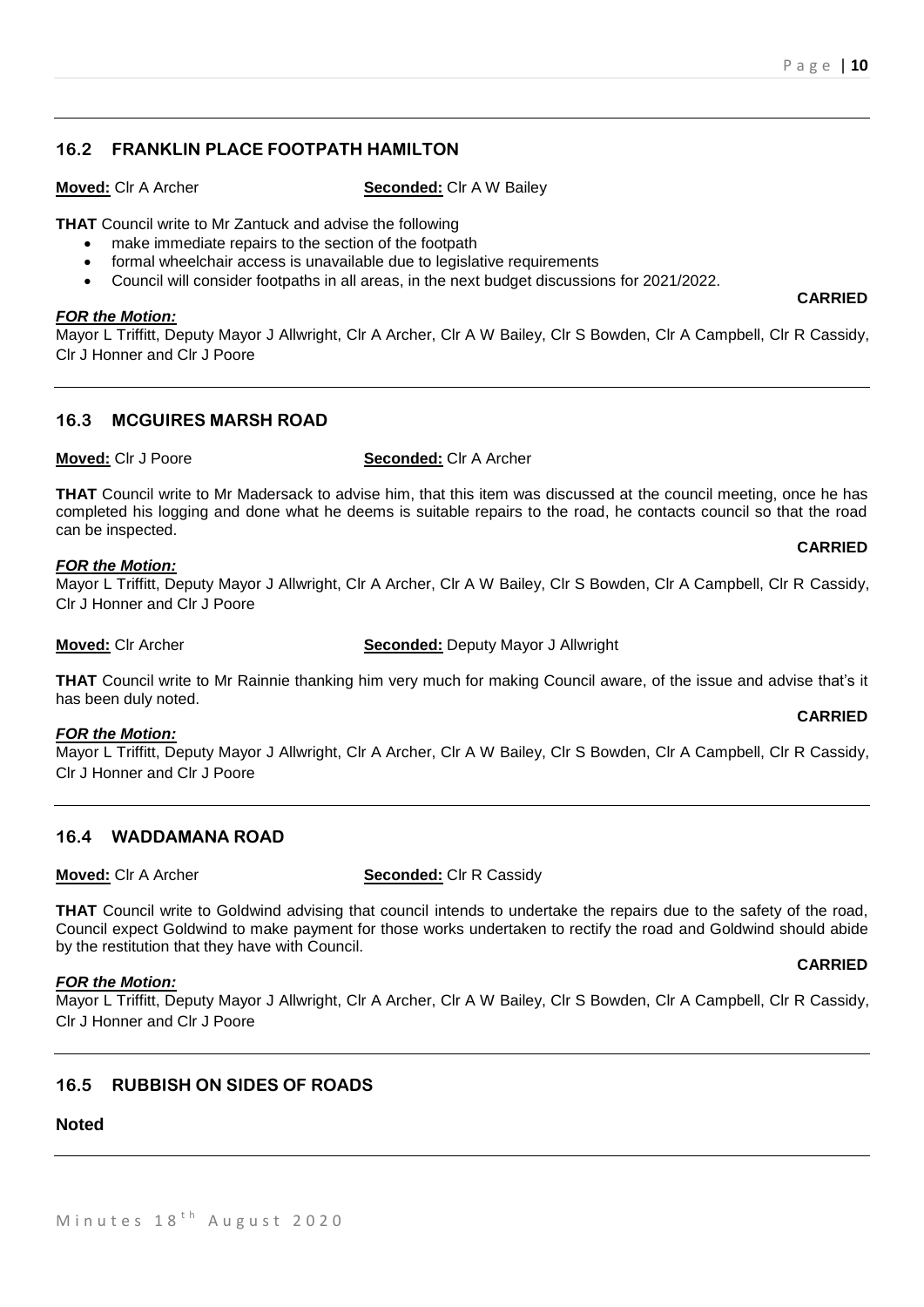**CARRIED**

**CARRIED**

## **16.6 COAL TRUCK CARTAGE – HAMILTON TO FINGAL**

## **Noted**

## **17.0 ADMINISTRATION**

*Mr Barry Harback (Acting Works & Services Manager) left the meeting at 11.45 a.m.*

## **17.1 REGIONAL CONNECTIVITY PROGRAM**

**Moved:** Clr J Honner **Seconded:** Clr A Campbell

**THAT** Council:

a) Write a Letter of support for the upgrading of the Derwent Bridge and Overland Track areas; and a further letter requesting details on the next mobile black spot funding round and what would be required from Council

#### *FOR the Motion:*

Mayor L Triffitt, Deputy Mayor J Allwright, Clr A Archer, Clr A W Bailey, Clr S Bowden, Clr A Campbell, Clr R Cassidy, Clr J Honner and Clr J Poore

*The meeting was suspended for lunch at 11.57 a.m. and resumed at 12.40 p.m.*

## **17.2 REQUEST FOR RATES REMISSION**

**Moved:** Clr A W Bailey **Seconded:** Clr R Cassidy

**THAT** Council remit the Solid Waste Garbage Fee on property 10-0400-03595, 137 Little Den Road Millers Bluff.

## *FOR the Motion:*

Mayor L Triffitt, Deputy Mayor J Allwright, Clr A Archer, Clr A W Bailey, Clr S Bowden, Clr A Campbell, Clr R Cassidy, Clr J Honner and Clr J Poore

## **17.3 POLICY NO 2013- 12 TREE & VEGETATION VANDALISM POLICY**

#### **Moved:** Clr J Honner **Seconded:** Clr A Campbell

**THAT** Council approve Policy 2013 - 12 Tree & Vegetation Vandalism Policy.

#### *FOR the Motion:*

Mayor L Triffitt, Deputy Mayor J Allwright, Clr A Archer, Clr A W Bailey, Clr S Bowden, Clr A Campbell, Clr R Cassidy, Clr J Honner and Clr J Poore

## **17.4 POLICY NO 2014- 28 ANNUAL LEAVE POLICY**

**Moved:** Clr A Archer **Seconded:** Clr J Honner

**THAT** Council approve Policy 2014 - 28 Annual Leave Policy.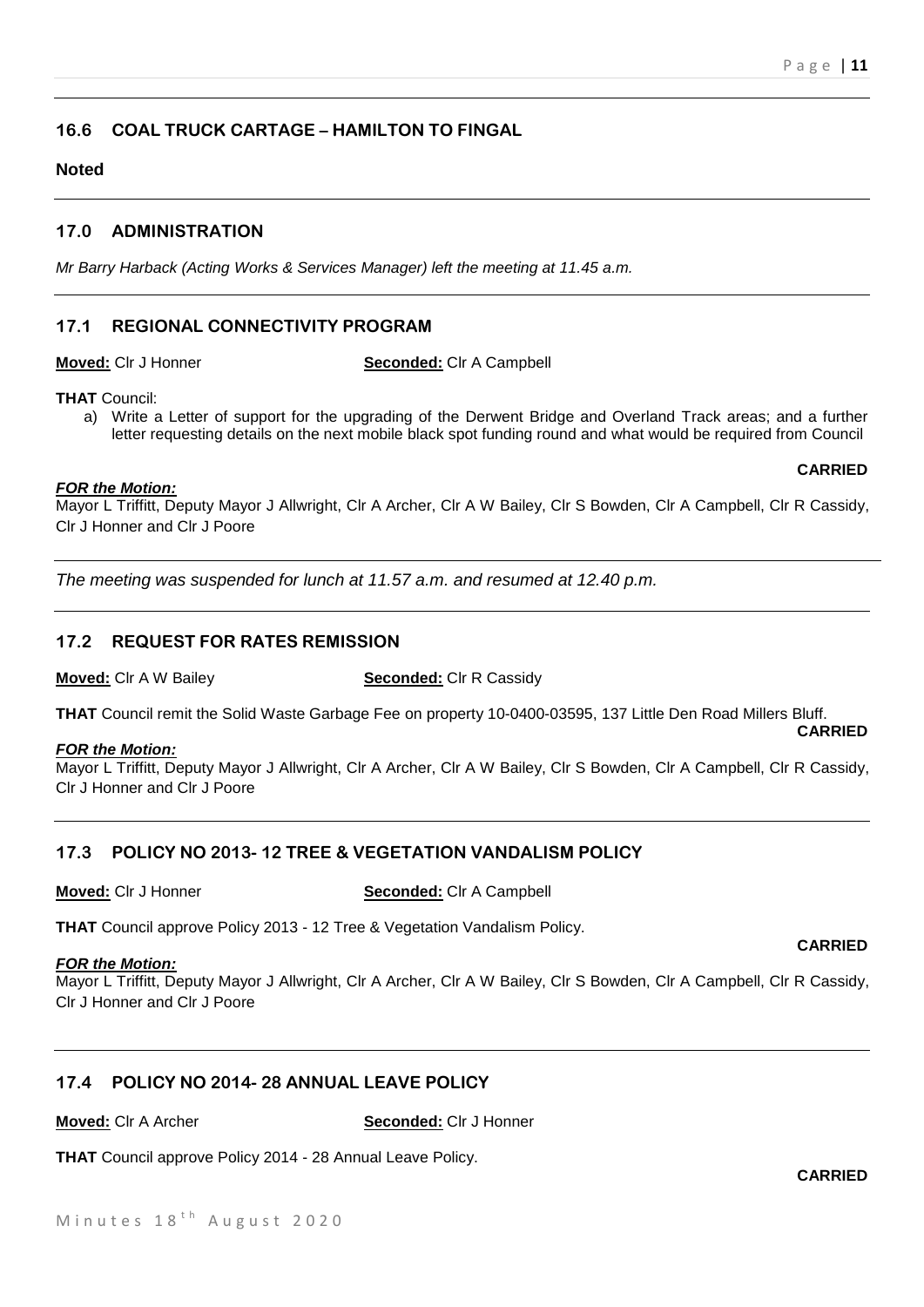#### *FOR the Motion:*

Mayor L Triffitt, Deputy Mayor J Allwright, Clr A Archer, Clr A W Bailey, Clr S Bowden, Clr A Campbell, Clr R Cassidy, Clr J Honner and Clr J Poore

## **17.5 POLICY NO 2015- 40 GIFTS & BENEFITS POLICY**

**Moved:** Clr J Poore **Seconded:** Clr A W Bailey

**THAT** Council approve Policy 2015 - 40 Gifts & Benefits Policy.

#### *FOR the Motion:*

Mayor L Triffitt, Deputy Mayor J Allwright, Clr A Archer, Clr A W Bailey, Clr S Bowden, Clr A Campbell, Clr R Cassidy, Clr J Honner and Clr J Poore

## **17.6 POLICY NO 2017- 51 STAFF CODE OF CONDUCT POLICY**

**Moved:** Clr A Archer **Seconded:** Clr R Cassidy

**THAT** Council approve Policy 2017- 51 Staff Code of Conduct Policy; subject to the amendment.

#### *FOR the Motion:*

Mayor L Triffitt, Deputy Mayor J Allwright, Clr A Archer, Clr A W Bailey, Clr S Bowden, Clr A Campbell, Clr R Cassidy, Clr J Honner and Clr J Poore

#### **17.7 COMMUNITY DONATION**

**Moved:** Clr A Campbell **Seconded:** Clr A W Bailey

**THAT** Council donate \$250.00 to the 'Common Ground' Charity fundraiser.

#### *FOR the Motion:*

Mayor L Triffitt, Deputy Mayor J Allwright, Clr A Archer, Clr A W Bailey, Clr S Bowden, Clr A Campbell, Clr R Cassidy, Clr J Honner and Clr J Poore

## **17.8 CATTLE HILL WIND FARM COMMUNITY FUND**

#### **Noted**

## **17.9 TASMANIAN GOVERNMENT'S BUY LOCAL POLICY**

## **Noted**

## **18.0 SUPPLEMENTARY AGENDA ITEMS**

**Moved:** Clr J Honner **Seconded:** Clr A W Bailey

**THAT** Council consider the matters on the Supplementary Agenda.

#### *FOR the Motion:*



# **CARRIED**

**CARRIED**